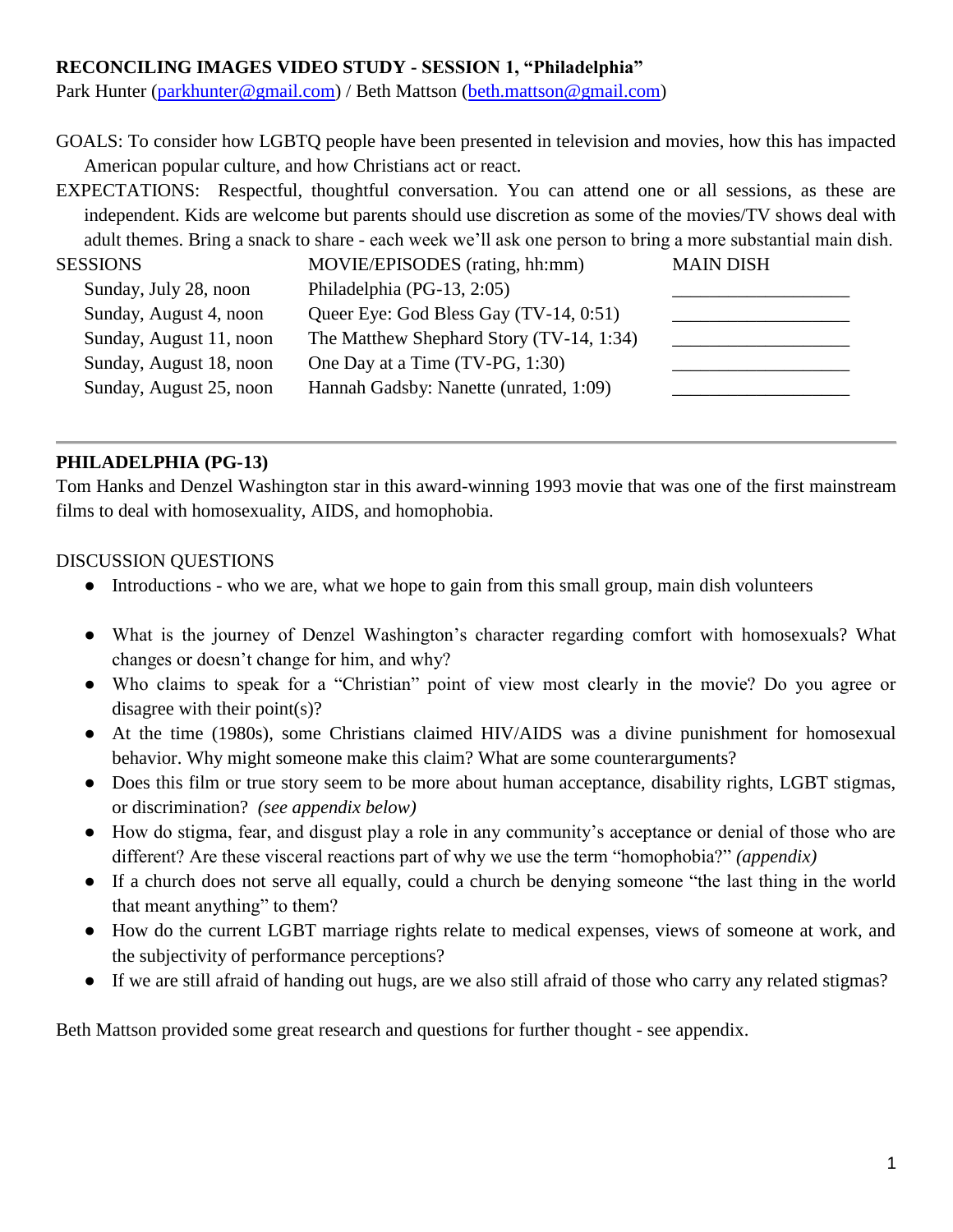#### APPENDIX (Beth Mattson)

In August 1984, Geoffrey Bowers joined Baker McKenzie as a litigation associate. In April 1986, he was diagnosed with Kaposi's sarcoma and AIDS. In May 1986 the law firm's partners gave Bowers a satisfactory evaluation. Two months later, in July, they voted to dismiss him, without following normal termination procedures, including consulting with his supervisor or asking for a list of his clients and billable hours. His supervisors objected to the decision, delaying its implementation. However, in October, 12 of the 15 partners again voted to dismiss him. He left the company on December 5, 1986. A representative for the firm claimed that Bowers was dismissed because of performance issues, while his complaint charged that he had been fired from his job because of the skin lesions that had begun appearing on his body and face. Bowers died on September 30, 1987, in Boston at the age of 33, just two months after the hearings began.

The hearings took place on 39 days over the course of two years. It took more than six years for the case to finally be resolved, when in December 1993 the agency awarded its largest sum for any complaint to that date: \$500,000 in compensatory damages and the backpay he would have earned had he remained employed. Baker McKenzie appealed but subsequently withdrew the appeal in 1995 after they negotiated a confidential settlement with Bowers' family, forbidding parties from ever discussing the case or the terms of the agreement.

One year after Bowers' death, producer Scott Rudin had interviewed the Bowers family and their lawyers and, according to the Bowers family, promised them compensation. Family members claim that 54 scenes in the film were very similar to events in Bowers' life, and that some of the information in the film could only have come from their interviews. The family sued for compensation, and the lawsuit was settled in 1996. Although terms of the agreement were not released, the defendants did acknowledge that the film was "inspired in part" by Bowers' story.

[https://en.wikipedia.org/wiki/Geoffrey\\_Bowers](https://en.wikipedia.org/wiki/Geoffrey_Bowers)

### **Does this film or true story seem to be more about human acceptance, disability rights, LGBT stigmas, or discrimination?**

#### **How do United Methodists feel about discrimination, acceptance, civil rights, and stigma in general?**

#### FEAR & STIGMA

In the coming weeks doctors at Columbia-Presbyterian Medical Center used radiation therapy to try to shrink the size of his [Bower's] lesions. He also tried to hide them with cosmetics. "People told me it wasn't working," he testified. "But it did in some instances, did modify the bright, purplish -- that awful kind of garish, glaring purplishness so that people, fewer people, would stare at me in places like on the bus or on the trains, at the office, everywhere." … "In light of the fact that I was dealing with my AIDS and my Kaposi's sarcoma, I merely felt as though they had taken the last thing in the world that meant anything to me," he testified. [https://www.nytimes.com/1994/01/21/nyregion/vindicating-lawyer-with-aids-years-too-late-bias-battle-over](https://www.nytimes.com/1994/01/21/nyregion/vindicating-lawyer-with-aids-years-too-late-bias-battle-over-dismissal-proves.html)[dismissal-proves.html](https://www.nytimes.com/1994/01/21/nyregion/vindicating-lawyer-with-aids-years-too-late-bias-battle-over-dismissal-proves.html)

# **How do stigma, fear, and disgust play a role in any community's acceptance or denial of those who are different?**

**Are these visceral reactions part of why we use the term "homo***phobia***?"** 

**Is it fair, loving, or godly to deny anyone out of squeamishness or other biased discomfort?**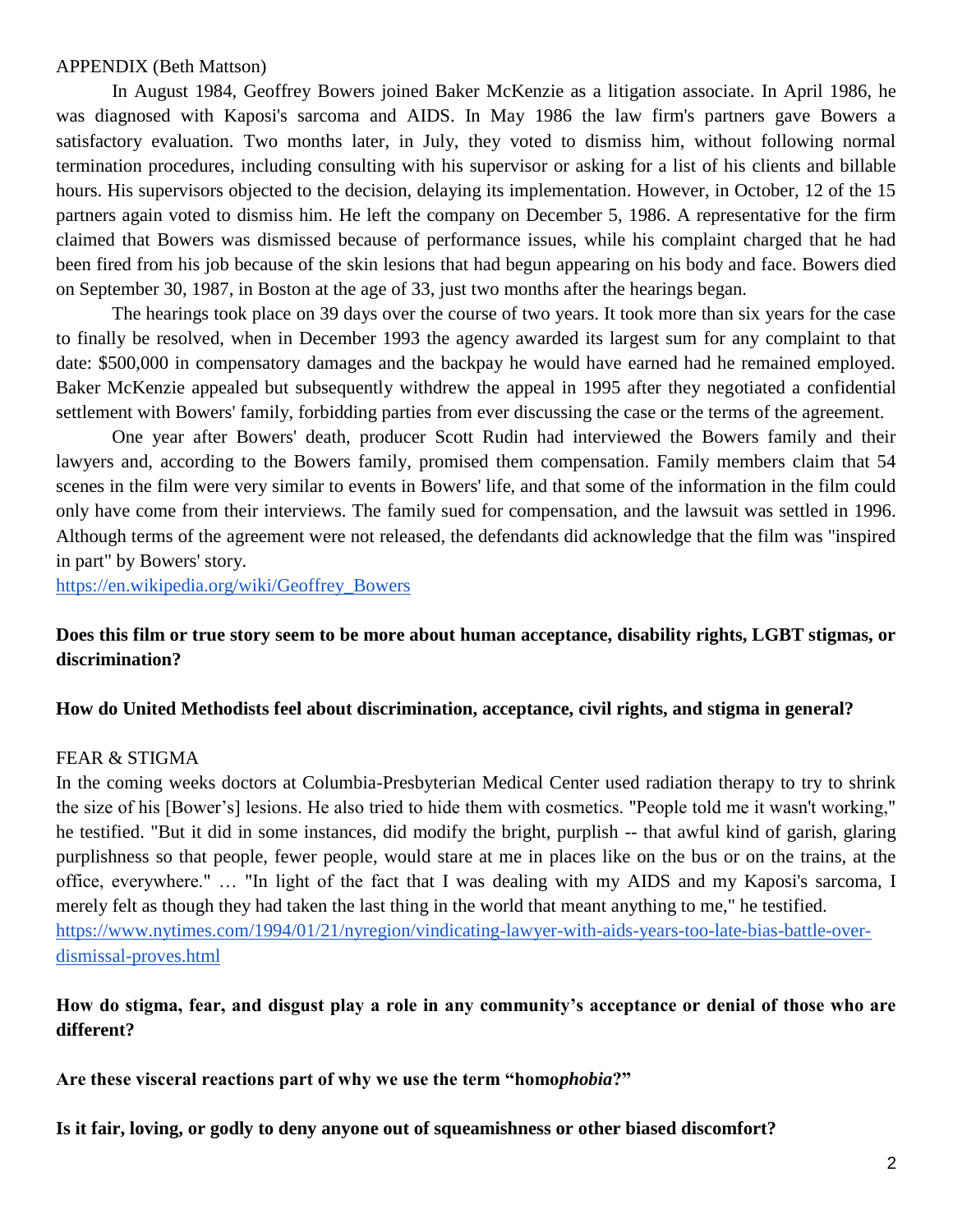# **If a church does not serve all equally, could a church be denying someone "the last thing in the world that meant anything" to them?**

# LEGAL STATUS

Mr. Bowers is seeking \$250,000 for his medical expenses. He wants back pay as well as reinstatement of his health insurance and good standing as a lawyer to prove that job performance was not an issue in his dismissal. <https://www.nytimes.com/1987/07/15/nyregion/lawyer-with-aids-charges-job-discrimination.html>

# **How do the current LGBT marriage rights relate to medical expenses, views of someone at work, and the subjectivity of performance perceptions?**

### <https://whyy.org/segments/20th-anniversary-of-philadelphia/> :

"We didn't want to make a film that would appeal to an audience of people like us, who already had a predisposition for caring about people with AIDS," Demme said in a recent interview with WHYY/NewsWorks. "We wanted to reach the people who couldn't care less about people with AIDS. That was our target audience." [Jonathan Demme, Director] "He [character Atty Miller] gave voice to the fear and the stigma to all the things that were holding people in getting involved in this or learning more about it. It was realistic." "For them [film extras who were HIV+], this wasn't a movie. This was how they lived their lives, with courage and great grace. And that wasn't lost on them," says Kevin Burns. "I think for many, they got some peace and some sense of accomplishment that their struggle was being documented."

### **What is the significance of the director's phrase "people like us?"**

**Who currently doesn't "care less about people" with HIV, AIDS, or other at-risk populations, without "getting involved or learning more about it?"**

# **Which other formats of materials or cultures can we look to in order to witness "how they lived their lives, with courage and grace?"**

"Dr. Michael Braffman, an infectious disease doctor specializing in HIV at the time, who's still practicing at Pennsylvania Hospital, couldn't watch the movie. "I felt like we were living it, day and night. I didn't want to see another patient die," he says. He kept a handwritten memorial list, several pages long, documenting the names of patients he'd lost. It's a list he has saved to this day."

# **Which communities might currently be facing similar, dire situations that do not receive enough attention before and while they face their traumas?**

"I personally see for myself that a lot has not changed," she says, pointing to how some neighbors won't let their kids near her house. Last year when she was hospitalized, she says staff wouldn't touch her skin. Some people taunt her best friend, who's gay." [Suellen Kehler, only known surviving HIV+ extra from film]

# **In which ways do we perpetuate unrealistic stigmas instead of fully caring for those in need of complete humanity?**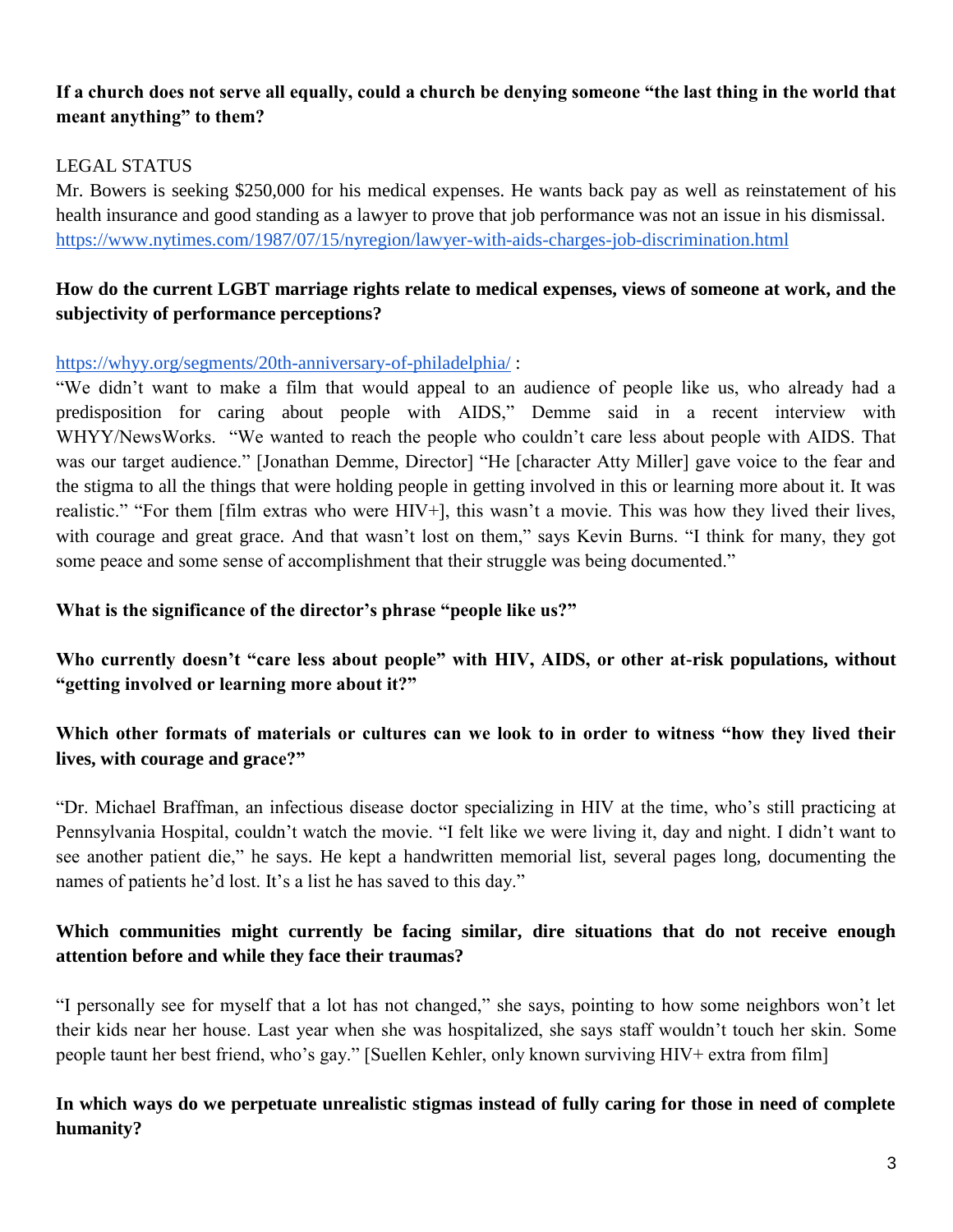"Nationwide, there are an estimated 50,000 new HIV infections a year. Here in Philadelphia, the per capita rates of new HIV infections are three times the national average, with roughly 700 to 800 newly reported cases in the city each year. [2013] "There's a lot of people who don't know they have this epidemic," says Boston Canery, a local prevention specialist who can be found in Philadelphia neighborhoods passing out condoms, raising awareness about the disease. Some headway has been made. A longstanding needle exchange has been credited for curbing HIV infections among people who inject drugs. "I keep telling them, there's four ways you can come into contact with HIV," says Canery, who is particularly concerned with all the new HIV infections cropping up among young adults. "And they're like, 'Not by hugging?'" This worries Gary Bell, director of Bebashi, who says even "educated, smart" people he knows think the disease is fully tamed, pointing to things like the continued good health of basketball legend Magic Johnson. "The problem is that up to 75 percent of people who are HIV positive are not getting the right level of care, meaning they either don't know their positive, they're in and out of care or they're just not getting the kind of quality care that keeps their viral load down."

**Do we continue to stigmatize both LGBT and certain illnesses at the expense of perpetuating the negative consequences for each?** 

**Are we so afraid of the phrase "sexually transmitted" that we do not actually welcome and support those who we fear may participate in either of the words jointly or severally? Do we apply this equally to each community?**

### **If we are still afraid of handing out hugs, are we also still afraid of those who carry any related stigmas?**

"HIV is also a disease that stalks the poor. Kevin Burns sees that trend, as the current director of ActionAIDS, Burns says the virus just piles up on top of other challenges people face daily, like mental health needs or finding a stable place to live: "The reality today is housing is treatment because they can't access treatment and have it be effective if their homeless." Housing, for example, is one area of focus for activists in Act Up, a longstanding AIDS group that's still has a chapter in Philadelphia today.

### **Do we stigmatize those experiencing poverty the same as those who are LGBT, addicted, or ill?**

"It definitely put in perspective why we have to fight and change," says Alvarez.

### **Why did it have to be a fight for Bowers, the film characters, LGBT communities, addicts, or ill people?**

### **Do we begrudge communities "fights" for equality, truth, or justice?**

### <https://glreview.org/article/the-philadelphia-phenomenon/> :

"Although hoping to educate the film's audiences, Demme was concerned about alienating its straight viewers by frankly depicting the sex lives of gay men, and so he tread lightly here. Indeed, one might not realize that Tom Hanks' character, Andy Beckett, is gay until his longtime lover appears in his hospital room fifteen minutes into the film. Admitted Demme: "I didn't want to risk knocking our audience back [twenty]feet with images they're not prepared to see." Many gay viewers objected that Joe Miller (Denzel Washington) and his